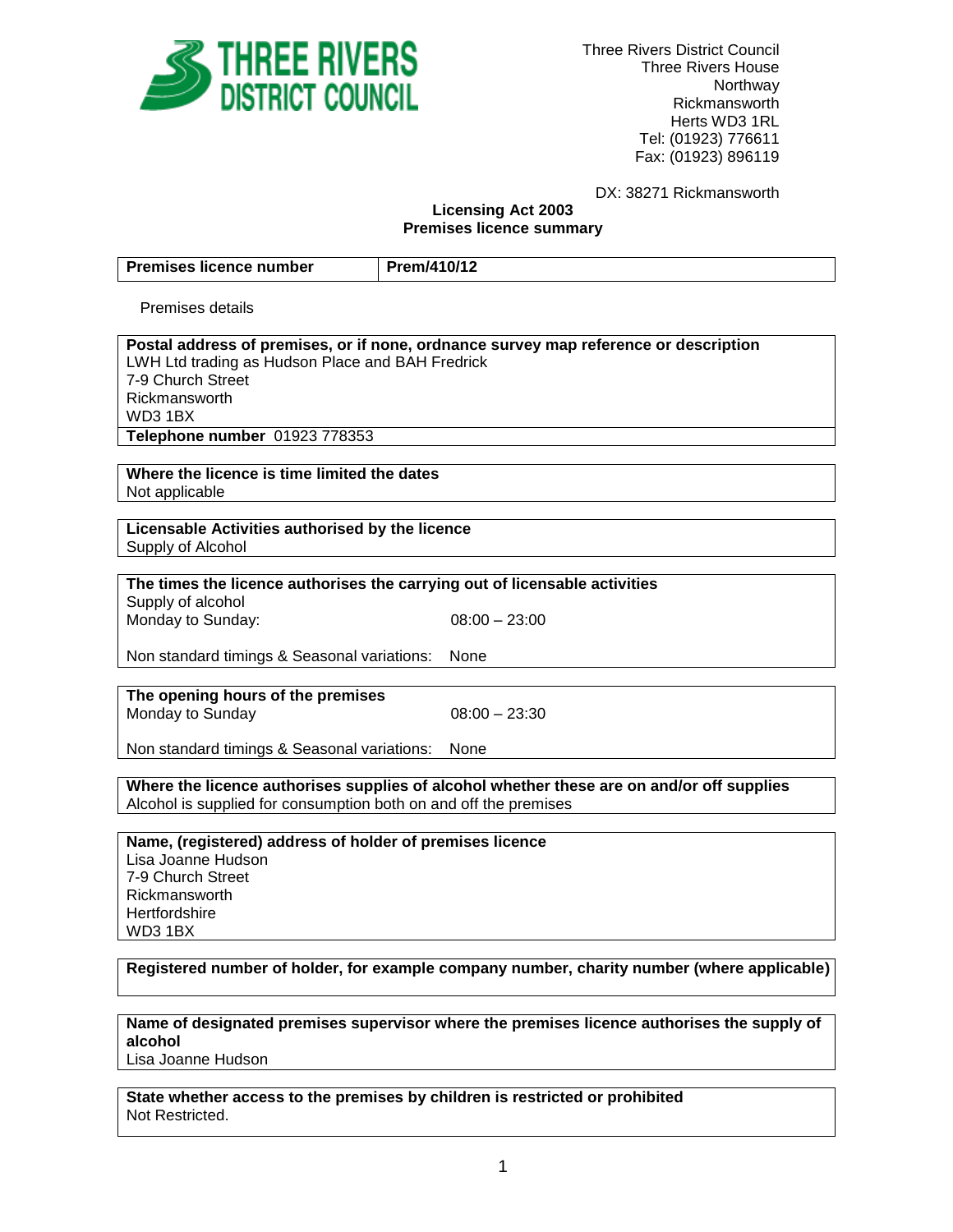

Three Rivers District Council Three Rivers House Northway Rickmansworth Herts WD3 1RL Tel: (01923) 776611 Fax: (01923) 896119

DX: 38271 Rickmansworth

# **Licensing Act 2003 Premises Licence**

| <b>Premises licence number:</b> | Prem/410/12 |
|---------------------------------|-------------|

## **Part 1 – Premises details**

| Postal address of premises, or if none, ordnance survey map reference or description |              |  |
|--------------------------------------------------------------------------------------|--------------|--|
| LWH Ltd trading as Hudson Place and BAH Fredrick                                     |              |  |
| 7-9 Church Street                                                                    |              |  |
| Rickmansworth                                                                        |              |  |
| WD3 1BX                                                                              |              |  |
| Telephone number                                                                     | 01923 778353 |  |

**Where the licence is time limited the dates** Not Applicable

**Licensable activities authorised by the licence:** Supply of alcohol

**The times the licence authorises the carrying out of licensable activities:** Supply of alcohol

Monday to Sunday: 08:00 – 23:00

Non standard timings & Seasonal variations: None

**The opening hours of the premises** Monday to Sunday 08:00 – 23:30

Non standard timings & Seasonal variations: None

**Where the licence authorises supplies of alcohol whether these are on and/or off supplies** Not Applicable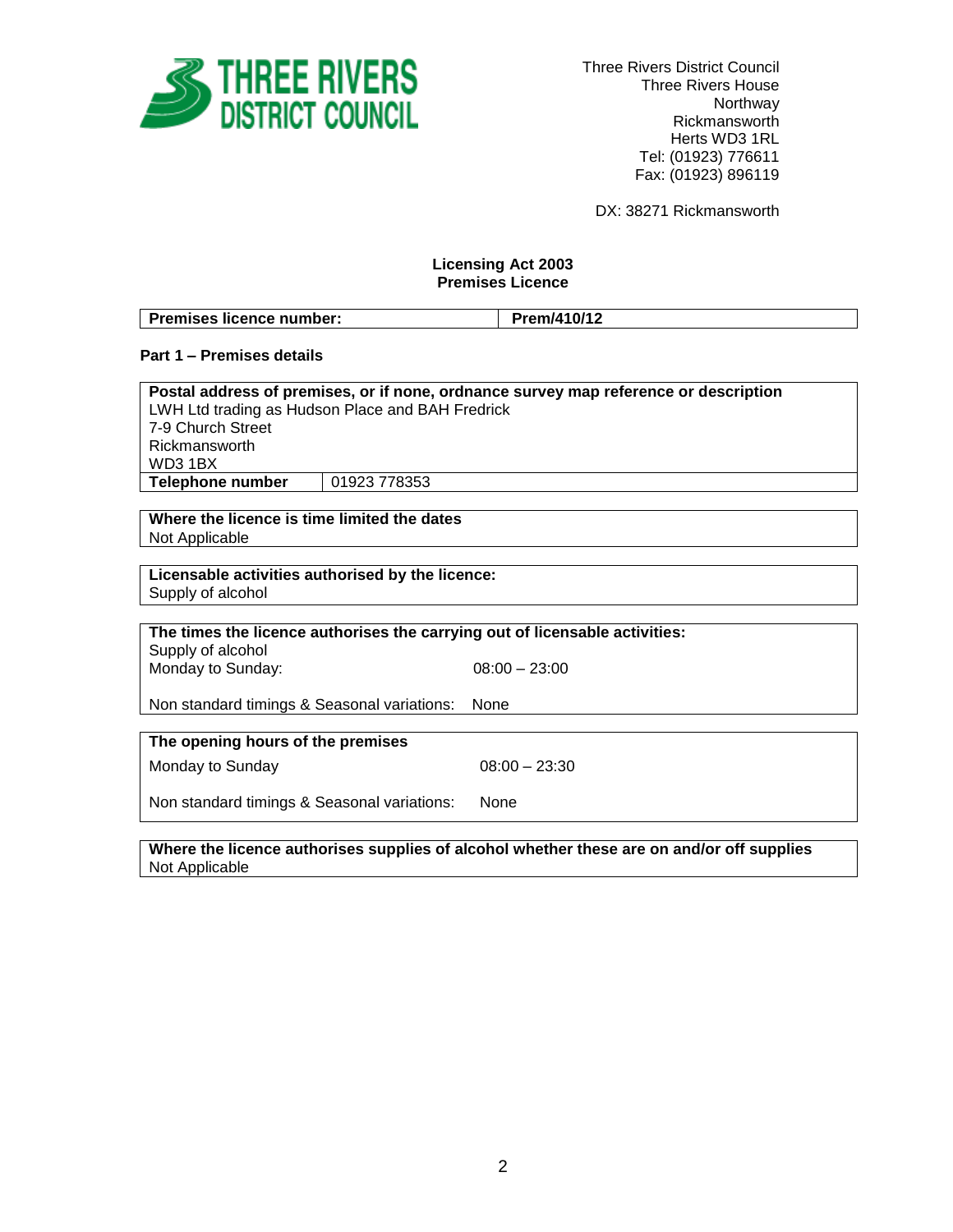**Name, (registered) address, telephone number and e-mail (where relevant) of holder of premises licence**: Lisa Joanne Hudson 7-9 Church Street Rickmansworth **Hertfordshire** WD3 1BX

**Registered number of holder, for example company number, charity number (where applicable)** Not Applicable

**Name, address and telephone number of designated premises supervisor where the premises licence authorises the supply of alcohol**:



**Personal licence number and issuing authority of personal licence held by designated premises supervisor where the premises licence authorises the supply of alcohol** Personal Licence No. 1970. 1970 issued by Three Rivers District Council.

Date of Issue 05/04/2012

Signed… Head of Regulatory Services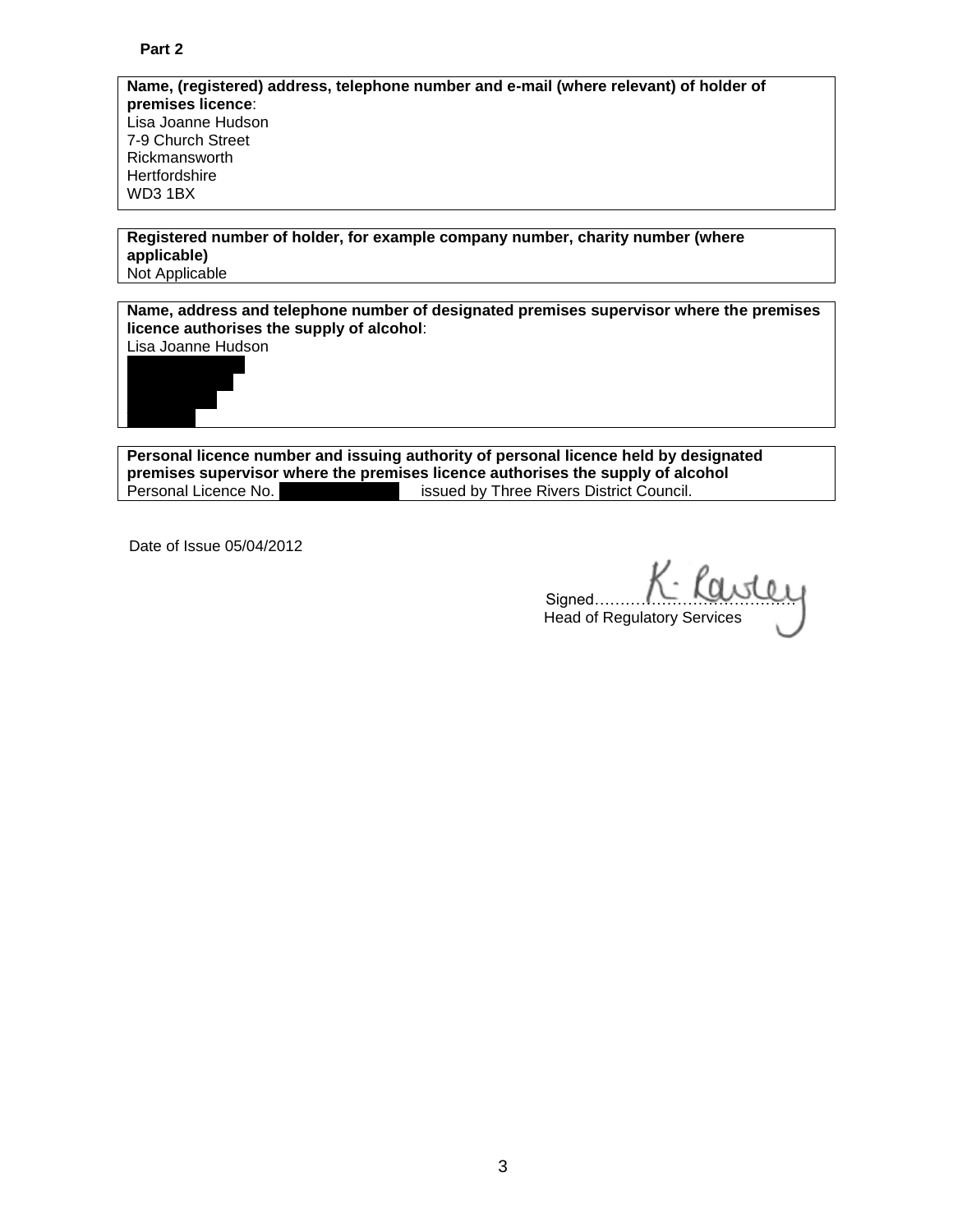# **Annex 1 – Mandatory Conditions**

# **For the purposes of this schedule**

"the act" means the Licensing Act 2003

"Anti-Social Behaviour" has the meaning given in Section 36 of the Anti-Social Behaviour Act 2003;

"Disability" has the meaning given in section 1 of the Disability Discrimination Act 1995;

"Relevant Premises" has the meaning given in paragraphs (a) and (b) of the definition in section 153(4) of the Act (the relevant parts of which are attached to this licence).

## **Mandatory Condition – s19 of the Licensing Act 2003**

No supply of alcohol may be made under the premises licence;

- (a) at a time when there is no designated premises supervisor in respect of the premises licence, or
- (b) at a time when the designated premises supervisor does not hold a personal licence or his personal licence is suspended.

Every supply of alcohol under the premises licence must be made by person who holds a personal licence.

## **MANDATORY CONDITIONS SPECIFIED BY THE LICENSING ACT 2006 (MANDATORY LICENSING CONDITIONS) ORDER 2010 AS AMENDED BY THE LICENSING ACT 2003 (MANDATORY CONDITIONS) (AMENDMENT) ORDER 2014:**

#### **Mandatory Condition 1**

(1) The responsible person must ensure that staff on relevant premises do not carry out, arrange or participate in any irresponsible promotions in relation to the premises.

(2) In this paragraph, an irresponsible promotion means any one or more of the following activities, or substantially similar activities, carried on for the purpose of encouraging the sale or supply of alcohol for consumption on the premises—

(a) games or other activities which require or encourage, or are designed to require or encourage, individuals to—

(i) drink a quantity of alcohol within a time limit (other than to drink alcohol sold or supplied on the premises before the cessation of the period in which the responsible person is authorised to sell or supply alcohol), or

(ii) drink as much alcohol as possible (whether within a time limit or otherwise);

(b) provision of unlimited or unspecified quantities of alcohol free or for a fixed or discounted fee to the public or to a group defined by a particular characteristic in a manner which carries a significant risk of undermining a licensing objective;

(c) provision of free or discounted alcohol or any other thing as a prize to encourage or reward the purchase and consumption of alcohol over a period of 24 hours or less in a manner which carries a significant risk of undermining a licensing objective;

(d) selling or supplying alcohol in association with promotional posters or flyers on, or in the vicinity of, the premises which can reasonably be considered to condone, encourage or glamorise anti-social behaviour or to refer to the effects of drunkenness in any favourable manner

(e) dispensing alcohol directly by one person into the mouth of another (other than where that other person is unable to drink without assistance by reason of disability).

#### **Mandatory Condition 2**

The responsible person must ensure that free potable water is provided on request to customers where it is reasonably available.

#### **Mandatory Condition 3**

(1) The premises licence holder or club premises certificate holder must ensure that an age verification policy is adopted in respect of the premises in relation to the sale or supply of alcohol.

(2) The designated premises supervisor in relation to the premises licence must ensure that the supply of alcohol at the premises is carried on in accordance with the age verification policy.

(3) The policy must require individuals who appear to the responsible person to be under

18 years of age (or such older age as may be specified in the policy) to produce on request, before being served alcohol, identification bearing their photograph, date of birth and either -

- (a) a holographic mark, or
- (b) an ultraviolet feature.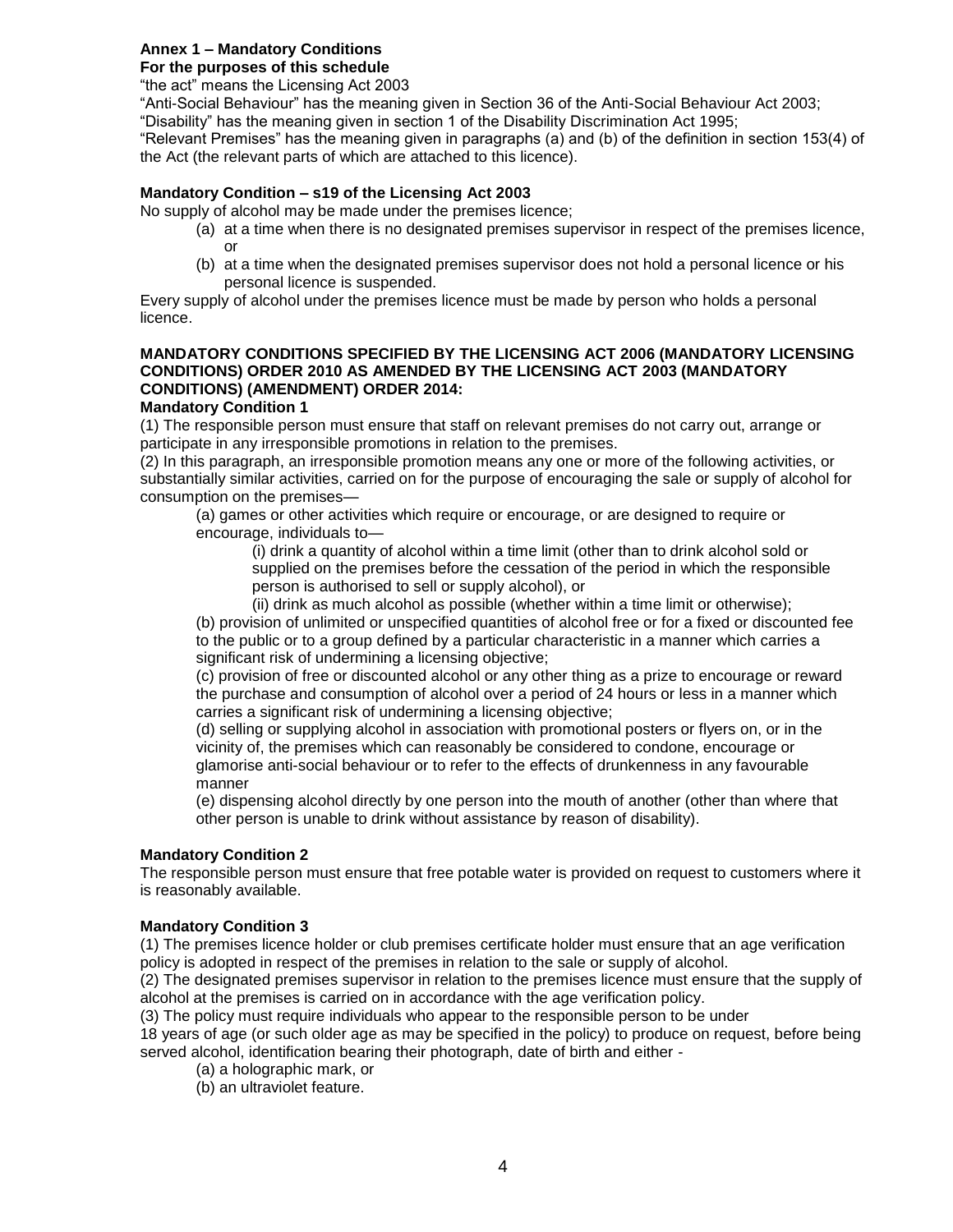## **Mandatory Condition 4**

The responsible person must ensure that -

(a) where any of the following alcoholic drinks is sold or supplied for consumption on the premises (other than alcoholic drinks sold or supplied having been made up in advance ready for sale or supply in a securely closed container) it is available to customers in the following measures -

- (i) beer or cider: ½ pint;
- (ii) gin, rum, vodka or whisky: 25 ml or 35 ml; and
- (iii) still wine in a glass: 125 ml;

(b) these measures are displayed in a menu, price list or other printed material which is available to customers on the premises; and

(c) where a customer does not in relation to a sale of alcohol specify the quantity of alcohol to be sold, the customer is made aware that these measures are available.

## **Mandatory Condition 5**

1. A relevant person shall ensure that no alcohol is sold or supplied for consumption on or off the premises for a price which is less than the permitted price.

2. For the purposes of the condition set out in paragraph 1 -

- (a) "duty" is to be construed in accordance with the Alcoholic Liquor Duties Act 1979(a);
	- (b) "permitted price" is the price found by applying the formula
		- $P = D + (D \times V)$

Where -

(i) P is the permitted price,

(ii) D is the amount of duty chargeable in relation to the alcohol as if the duty were charged on the date of the sale or supply of the alcohol, and

(iii) V is the rate of value added tax chargeable in relation to the alcohol as if the value added tax were charged on the date of the sale or supply of the alcohol;

(c) "relevant person" means, in relation to premises in respect of which there is in force a premises licence -

(i) the holder of the premises licence,

(ii) the designated premises supervisor (if any) in respect of such a licence, or

(iii) the personal licence holder who makes or authorises a supply of alcohol under such a licence;

(d) "relevant person" means, in relation to premises in respect of which there is in force a club premises certificate, any member or officer of the club present on the premises in a capacity which enables the member or officer to prevent the supply in question; and (e) "valued added tax" means value added tax charged in accordance with the Value Added Tax Act 1994(a).

3. Where the permitted price given by Paragraph (b) of paragraph 2 would (apart from this paragraph) not be a whole number of pennies, the price given by that sub-paragraph shall be taken to be the price actually given by that sub-paragraph rounded up to the nearest penny.

4. (1) Sub-paragraph (2) applies where the permitted price given by Paragraph (b) of paragraph 2 on a day ("the first day") would be different from the permitted price on the next day ("the second day") as a result of a change to the rate of duty or value added tax.

(2) The permitted price which would apply on the first day applies to sales or supplies of alcohol which take place before the expiry of the period of 14 days beginning on the second day.